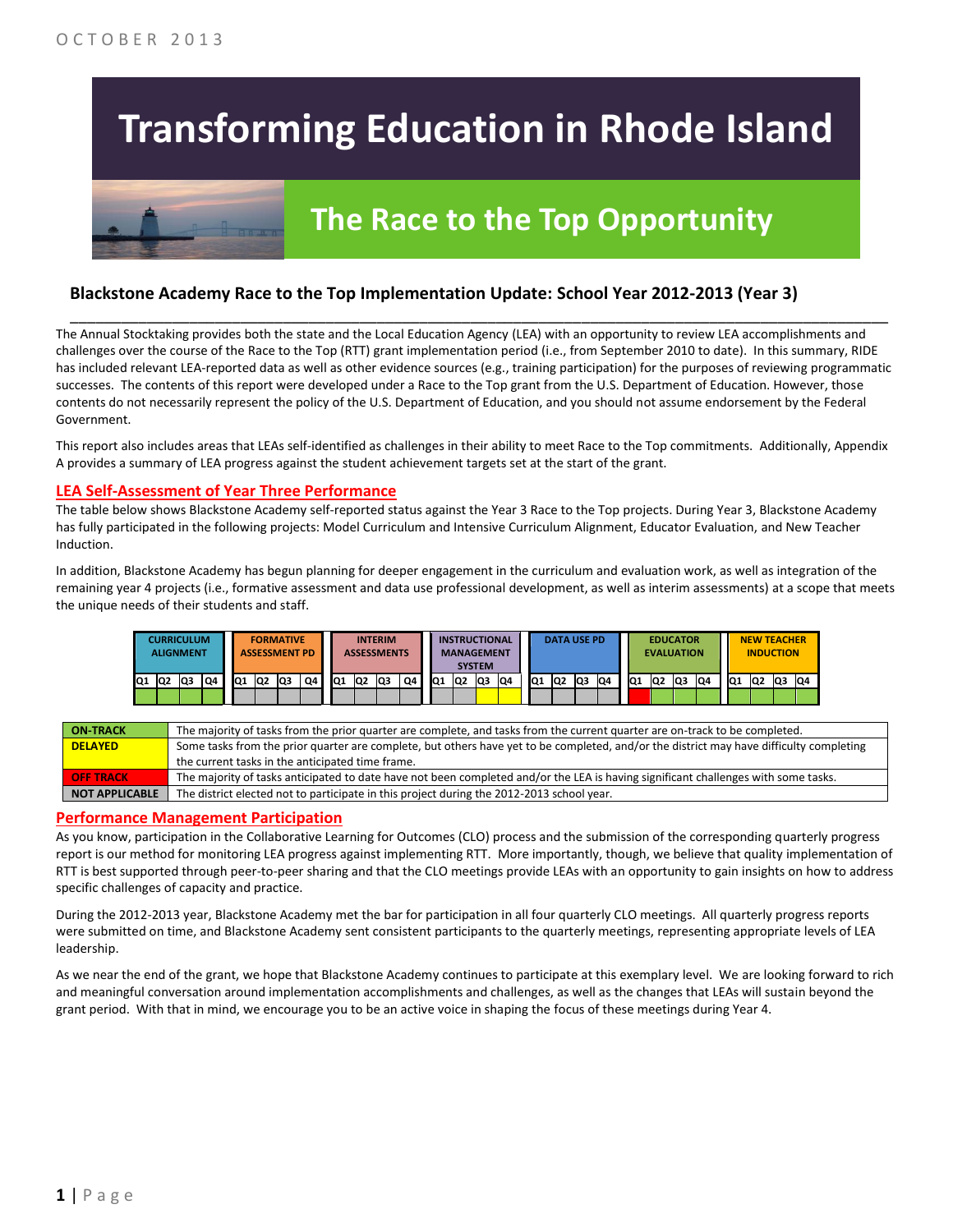#### **System of Support 1: Standards and Curriculum**

Based on the quarterly progress reports submitted by Blackstone Academy, as well as participation in additional applicable activities through the end of the 2012-2013 school year, we have assessed the district as 'on track (green),' 'delayed (yellow),' 'off track/at risk (red)', or 'not applicable (grey) on each of the Year 3 System of Support 1 scope of work tasks for Race to the Top. This assessment is reflected in the table below. Please note that further description of these statuses can be found on page one of this report.

RIDE would like to commend Blackstone Academy on its efforts to expand and deepen educator and administrator knowledge of the Common Core State Standards (CCSS). In its progress reports, Blackstone Academy noted that their school started this work during the 2010-2011 school year, and that they have continued to build on their implementation in the following years. The school has held several professional development sessions focused on literacy and literacy standards, and attended supplemental professional development from RIDE on key instructional shifts.

During the 2012-2013 school year, Blackstone continued to revise their curriculum to ensure alignment to the Common Core State Standards. Final revisions to the curricula were due by the end of the school year. In this final round, teachers were required to address gaps identified during the first round of alignment work, completed in SY11-12. We hope that the district will continue to share their approach to curriculum alignment with their CLO colleagues during upcoming meetings, and encourage Blackstone to connect with other traditional and non-traditional secondary schools as appropriate.

| Intensive Curriculum Alignment and Model Curriculum Development                                                                                                                                                                                           |    | Year 3:SY12-13 |                |                                         |  |  |  |
|-----------------------------------------------------------------------------------------------------------------------------------------------------------------------------------------------------------------------------------------------------------|----|----------------|----------------|-----------------------------------------|--|--|--|
|                                                                                                                                                                                                                                                           | Q1 | Q <sub>2</sub> | Q <sub>3</sub> | O <sub>4</sub>                          |  |  |  |
| Develop and communicate a multi-year Transition Plan for the Common Core State Standards implementation, including clear<br>expectations for school level transition benchmarks and a plan for developing a curriculum aligned to the CCSS in grades K-12 |    | needed         | needed         | Modify as Modify as Modify as<br>needed |  |  |  |
| Identify opportunities for educators to work collaboratively to deepen understanding of CCSS (e.g. Common Planning Time, grade<br>level team, department meetings, faculty meetings)                                                                      |    | needed         | needed         | Modify as Modify as Modify as<br>needed |  |  |  |
| Create implementation plan, including the identification of aligned resources, to support roll out of new curricula                                                                                                                                       |    | needed         | needed         | Modify as Modify as Modify as<br>needed |  |  |  |
| Develop curriculum aligned to the Common Core State Standards, including participation in Dana Center curriculum writing and<br>leadership sessions (if applicable)                                                                                       |    | x              |                |                                         |  |  |  |

*\*Please note: the 'x' in the above table represents the anticipated completion timeline set by RIDE, not when the district completed the task. Additionally, for further clarification on the criteria used to select each status, consult the description on page one of this report.*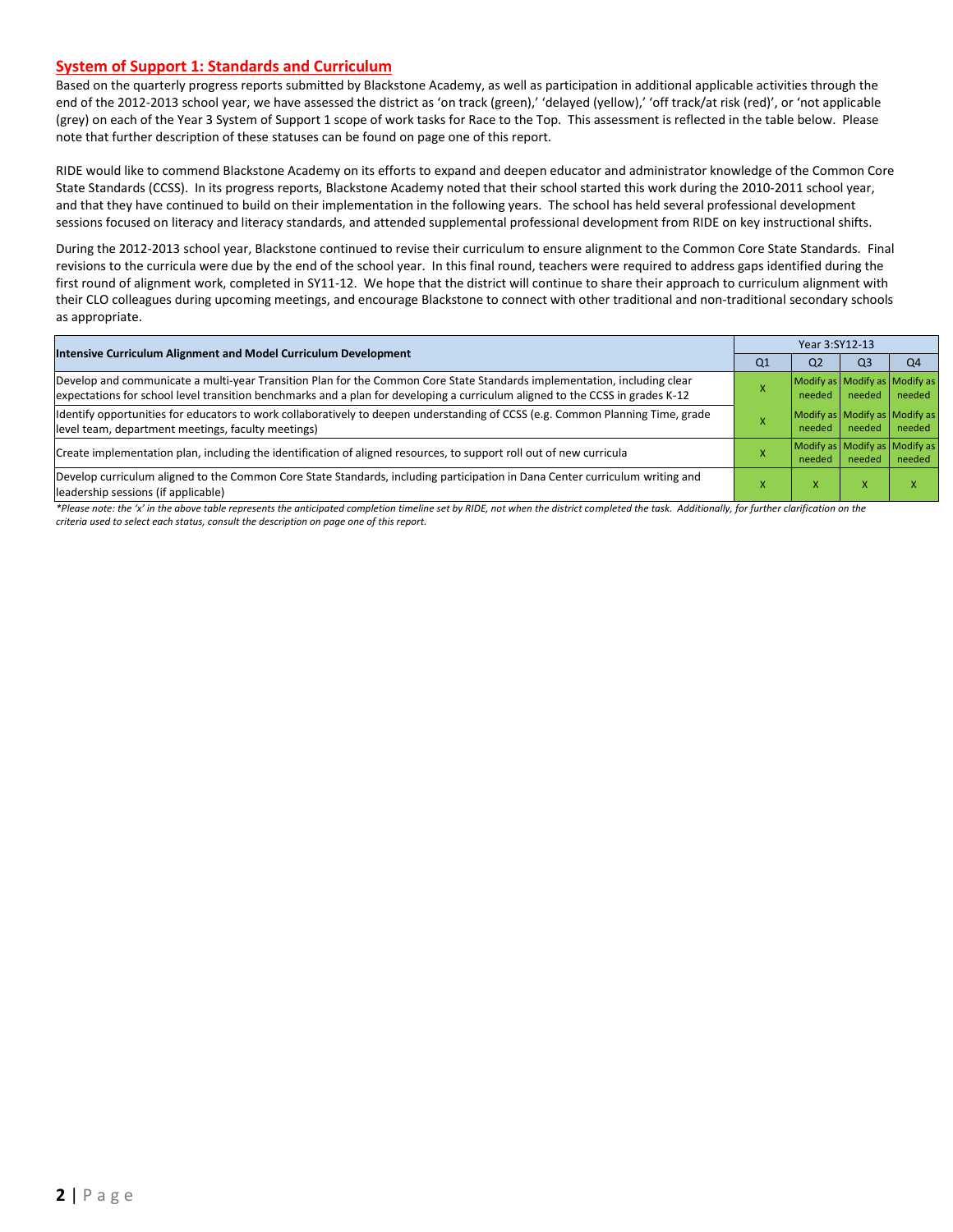#### **System of Support 2: Instructional Improvement Systems**

During the 2012-2013 school year, Blackstone Academy chose not to implement the four Race to the Top projects in System of Support 2. Based on the quarterly progress reports submitted by Blackstone Academy, as well as participation in additional applicable activities through the end of the 2012-2013 school year, we have assessed the district on each of the Year 3 scope of work tasks for those applicable projects.

Blackstone Academy spent considerable capacity and resources ensuring that their student information system would provide RIDE with key data required for access to the technology systems and platforms built through Race to the Top, as well as for the evaluation model.

Due to the complexity of that work, Blackstone delayed their participation in Data Use professional development, Formative Assessment professional development, the Interim Assessments, and the Instructional Management System. In the upcoming year, RIDE encourages Blackstone to participate in these projects at a scope that is appropriate for the needs of their school. Additionally, we hope that Blackstone will consider reaching out to their CLO partners to gain a better understanding of how other districts have customized these resources for their school.

| Interim Assessments (accessed via the Instructional Management System)                                                                                                                  |             | Year 3:SY12-13        |                                                        |    |  |  |
|-----------------------------------------------------------------------------------------------------------------------------------------------------------------------------------------|-------------|-----------------------|--------------------------------------------------------|----|--|--|
|                                                                                                                                                                                         | Q1          | Q <sub>2</sub>        | Q3                                                     | Q4 |  |  |
| Develop protocols or expectations regarding the use of interim assessment to inform instruction including timelines for<br>administration and process for scoring and reporting results |             |                       |                                                        |    |  |  |
| Send LEA-determined facilitators to RIDE provided training on both the Fixed-Form assessment tool and the test-building tool                                                            | Fixed Form  | Test<br>Builder       |                                                        |    |  |  |
| Train of educators in the LEA on the administration and use of interim assessments utilizing RIDE-trained facilitators                                                                  |             |                       |                                                        |    |  |  |
| Administration of Interim Assessments in selected grades and content area(s)                                                                                                            | $1st$ Fixed | 2 <sup>nd</sup> Fixed | 3 <sup>rd</sup> Fixed<br>Form Test Form Test Form Test |    |  |  |

| <b>Instructional Management System (IMS)</b>                                                                                                                                                              |                                         | Year 3:SY12-13 |           |    |  |  |  |
|-----------------------------------------------------------------------------------------------------------------------------------------------------------------------------------------------------------|-----------------------------------------|----------------|-----------|----|--|--|--|
|                                                                                                                                                                                                           | Q1                                      | Q2             | Q3        | Q4 |  |  |  |
| Designate an LEA data steward to support decision making around data collections and systems implementation and to provide input<br>and feedback on data initiatives through designated representatives   | As needed As needed As needed As needed |                |           |    |  |  |  |
| Maintain data quality standards of local student information systems and upload local assessment data and program information as<br>required by RIDE in a timely manner                                   |                                         | ⋏              | $\lambda$ |    |  |  |  |
| Following RIDE training, LEA Administrative Users and LEA Trainers configure the IMS for educator use and to provide end users with<br>access and training needed to utilize the IMS for daily activities |                                         | л              | $\Lambda$ |    |  |  |  |
| Deepen the understanding and use of the IMS among all educators                                                                                                                                           |                                         | X              |           |    |  |  |  |

| 'Data Use' Professional Development                                                                                                            |        | Year 3:SY12-13 |                |                |  |  |
|------------------------------------------------------------------------------------------------------------------------------------------------|--------|----------------|----------------|----------------|--|--|
|                                                                                                                                                | Q1     | Q <sub>2</sub> | Q <sub>3</sub> | O <sub>4</sub> |  |  |
| In coordination with RIDE, select 'Data Use' training dates for each cohort of schools, as applicable                                          |        |                |                | Year 2         |  |  |
| Identify and provide RIDE with the leadership team members from each school who will participate in Year 2 training cohorts, as<br>lapplicable |        |                |                | Year 2         |  |  |
| Following 'Data Use' professional development, identify district and school practices to sustain and deepen data use and<br>collaboration      | Year 1 | Year 1         | Year           | Year $1$       |  |  |

Please note that, for this project, 'year 1' refers to cohort 1 taking place during the 2012-2013 school year, and 'Year 2' refers to cohort 2 taking place during the 2013-2014 school year.

| [Formative Assessment Professional Development Modules (accessed via the Instructional Management System)        |                | Year 3:SY12-13 |                             |                |  |  |  |
|------------------------------------------------------------------------------------------------------------------|----------------|----------------|-----------------------------|----------------|--|--|--|
|                                                                                                                  | Q <sub>1</sub> | Q <sub>2</sub> | Q <sub>3</sub>              | O <sub>4</sub> |  |  |  |
| ldentify facilitators who will support the implementation of formative assessment practices in daily instruction |                |                |                             | SY13-14        |  |  |  |
| Coordinate participation of educators in training modules and communities of practice                            | SY12-13        |                | SY12-13   SY12-13   SY13-14 |                |  |  |  |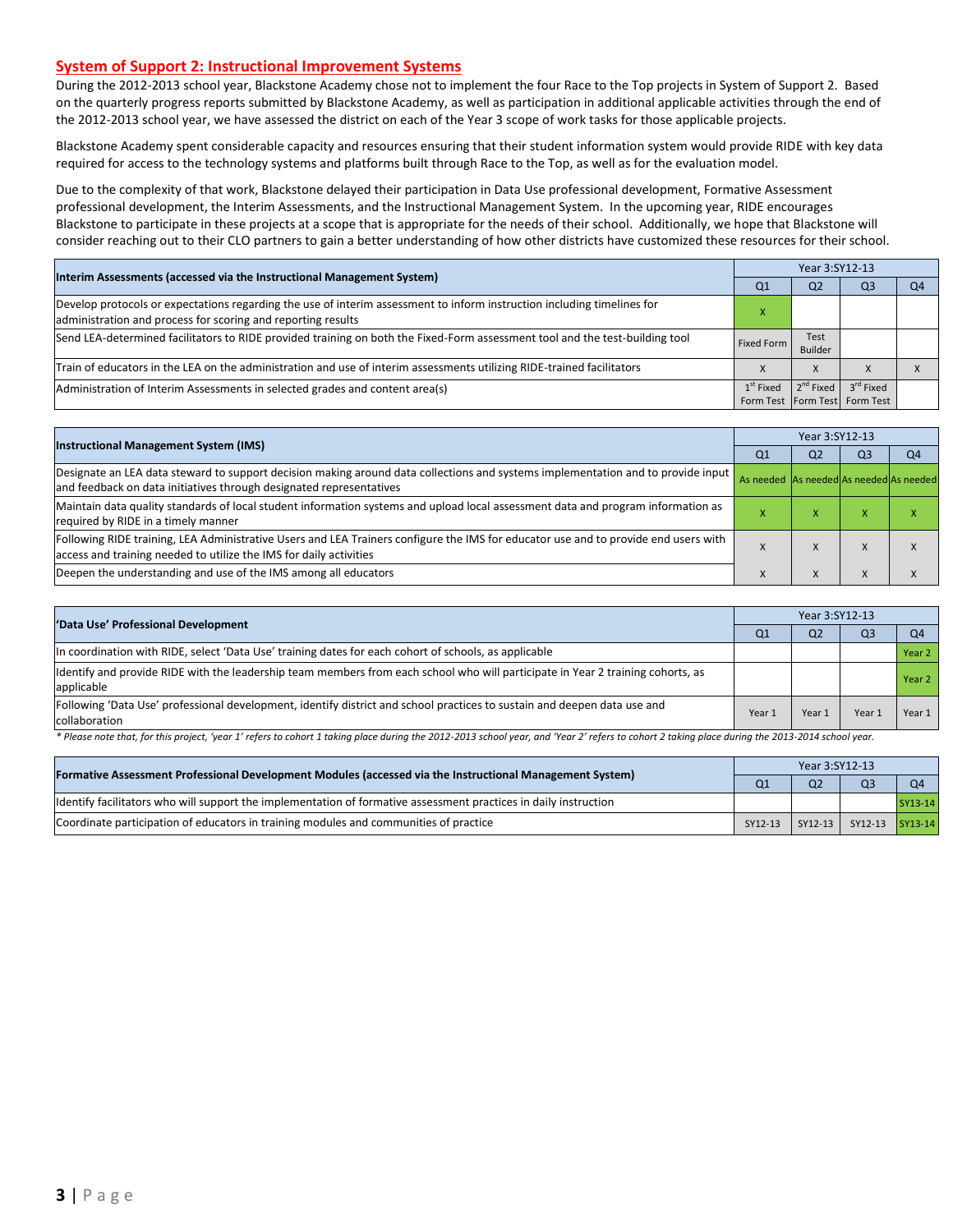#### **System of Support 3: Educator Effectiveness**

During the 2012-2013 school year, Blackstone Academy fully implemented all components of System of Support 3 - the Rhode Island model for teacher evaluations; and final effectiveness ratings for all teachers have been submitted to RIDE using the Educator Performance and Support System. Based on the quarterly progress reports submitted by Blackstone Academy, as well as participation in additional applicable activities through the end of the 2012-2013 school year, we have assessed the district on each of the Year 3 scope of work tasks for Educator Evaluation.

During the 2012-2013 school year, all applicable Blackstone Academy administrators attended teacher evaluator trainings. Additionally, district administrators have attended and/or registered for applicable summer 2013 training. Looking ahead, RIDE would like to remind the district of their responsibility to ensure that all personnel responsible for evaluating both teachers and building administrators participate in applicable training activities.

In the Collaborative Learning for Outcomes meeting, Blackstone Academy noted that, despite initial challenges with the system, they were able to utilize the Educator Performance and Support System (EPSS) to facilitate the evaluation process. While this impacted the school's self-imposed evaluation timeline, we are pleased to note that Blackstone did not feel that the system impacted the quality of the student learning objectives or professional growth goals. We also appreciate hearing that educators in the school found the models and examples on the RIDE website helpful.

As we enter into the final year of the Race to the Top grant, RIDE encourages Blackstone Academy to continue to engage their CLO peers in thinking about continuous support for evaluation implementation, as well as how evaluation data is being used to identify professional development needs.

| <b>Educator Evaluation</b>                                                                                                                                                                           |                          | Year 3:SY12-13 |                                            |                                  |  |
|------------------------------------------------------------------------------------------------------------------------------------------------------------------------------------------------------|--------------------------|----------------|--------------------------------------------|----------------------------------|--|
|                                                                                                                                                                                                      | Q <sub>1</sub>           | Q <sub>2</sub> | Q <sub>3</sub>                             | Q <sub>4</sub>                   |  |
| Participate in educator evaluation model design, development and refinement feedback opportunities                                                                                                   |                          | x              | X                                          | X                                |  |
| Identify District Evaluation Committee members, responsible for monitoring the implementation of the system and providing<br>recommendations to LEA leadership teams                                 |                          |                |                                            | x                                |  |
| Ildentify individuals who will serve as primary and, if applicable, secondary/complementary evaluators                                                                                               |                          |                |                                            | X                                |  |
| Send all required evaluators to RIDE-provided evaluator training on model; Send evaluators and system administrators to training on<br>the Educator Performance Support System (EPSS) data system    |                          |                | Mid-year<br>half-day<br>training           | Mid-year<br>half-day<br>training |  |
| Examine LEA Policies and Contracts for Challenges; where applicable, consider memorandums of understanding or contract renewal<br>language which will support district implementation of evaluations | X                        | X              | X                                          | X                                |  |
| Create a plan for the appropriate use of funds to support implementation of educator evaluation system                                                                                               |                          |                |                                            | X                                |  |
| Complete required components of RI Model for educator and building administrator evaluations                                                                                                         | <b>SLOs and</b><br>Goals | Midyear        | Midyear<br>Conference Conference Summative | <b>EOY Report</b><br>&<br>rating |  |
| Submit evaluation data and documentation (e.g. component and summative level ratings, verified rosters); provide other requested<br>information to support RIDE research and system improvement      |                          | x              | X                                          | x                                |  |
| Use Evaluation Data to identify individual and school/district-wide professional development needs and act on those needs                                                                            |                          |                | X                                          | x                                |  |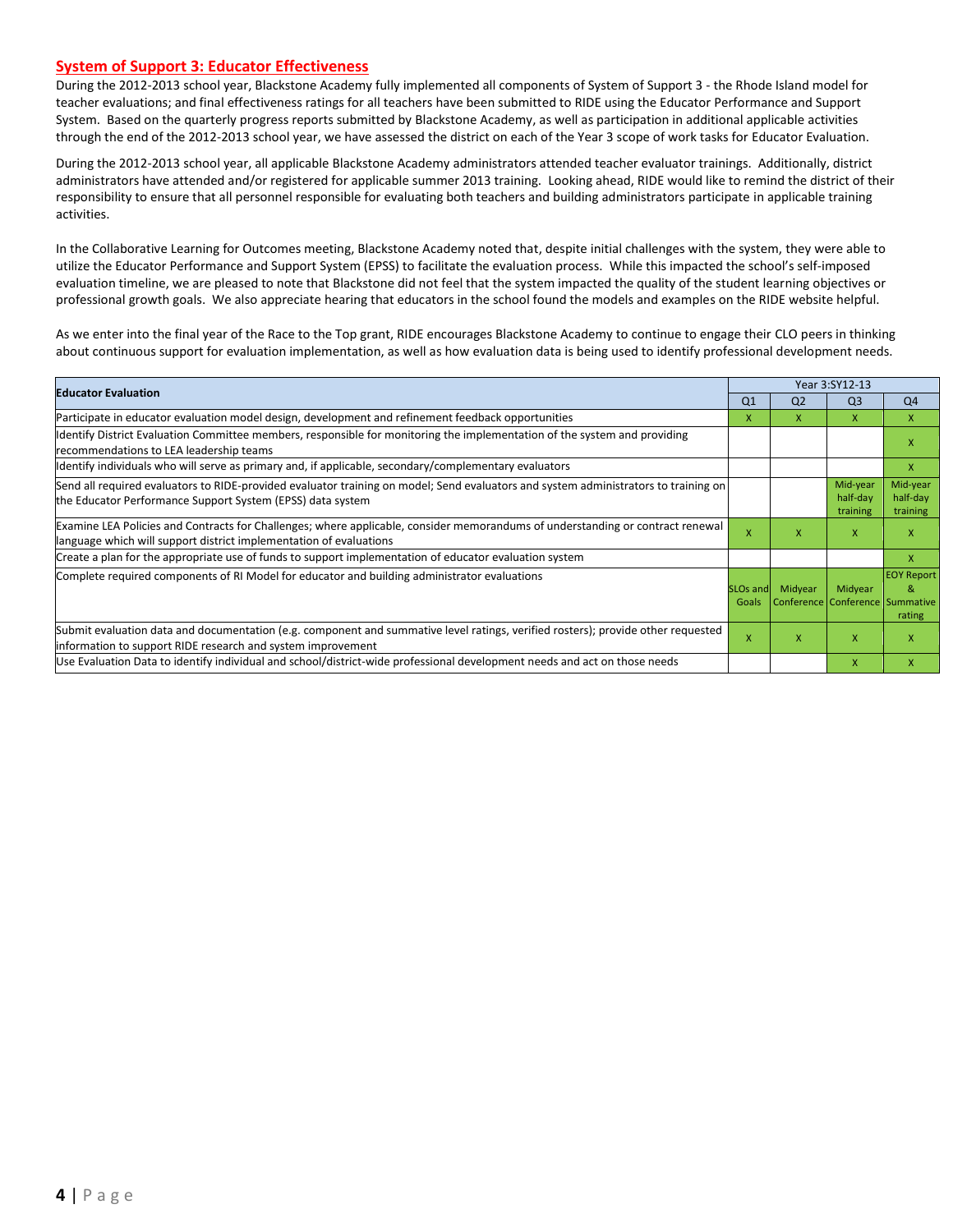#### **System of Support 4: Human Capital Development**

During the 2012-2013 school year, Blackstone Academy participated fully in the Beginning Teacher Induction program. Based on the quarterly progress reports submitted by Blackstone Academy, as well as participation in additional applicable activities through the end of the 2012-2013 school year, we have assessed the district on each of the Year 3 scope of work tasks for Beginning Teacher Induction. Additionally, Blackstone Academy has continued their utilization of SchoolSpring for recruitment of staff on an as needed basis.

During the 2012-2013 school year, Blackstone Academy had two beginning teachers supported by a RIDE-trained induction coach. In their quarterly stocktaking reports, Blackstone noted that the coach has met with administrators on several occasions, and that no challenges existed with this project.

In the upcoming CLO sessions, RIDE looks forward to engaging in a deeper conversation around the revisions that Blackstone Academy and other LEAs have made to their hiring policies, timelines, and processes in order to support broader human capital initiatives including recruitment of highly qualified and diverse candidates and providing data-driven induction support to beginning teachers.

| <b>Beginning Teacher Induction</b>                                                                                                                                                       |                | Year 3:SY12-13 |                |                |  |  |  |
|------------------------------------------------------------------------------------------------------------------------------------------------------------------------------------------|----------------|----------------|----------------|----------------|--|--|--|
|                                                                                                                                                                                          | Q <sub>1</sub> | Q <sub>2</sub> | Q <sub>3</sub> | Q <sub>4</sub> |  |  |  |
| If applicable, recommend potential Induction Coaches to RIDE                                                                                                                             |                |                |                |                |  |  |  |
| Review and revise hiring policies, timelines and processes in order to support appropriate and timely projections for anticipated hires<br>requiring induction coach services            |                |                | - ^            |                |  |  |  |
| Provide RIDE with list of beginning teachers who will receive Induction Coach support in a timely manner in order to ensure that all<br>beginning teachers have coaching                 | ⋏              |                |                |                |  |  |  |
| Participate in RIDE-provided information opportunities in order to learn about induction coach program                                                                                   |                |                |                |                |  |  |  |
| Provide feedback to RIDE on the development and integration of existing mentorship programs into a sustainable, instructionally-<br>focused state or district-wide Induction Coach model |                |                |                |                |  |  |  |

The contents of this report were developed under a Race to the Top grant from the U.S. Department of Education. However, those contents do not necessarily represent the policy of the U.S. Department of Education, and you should not assume endorsement by the Federal Government.